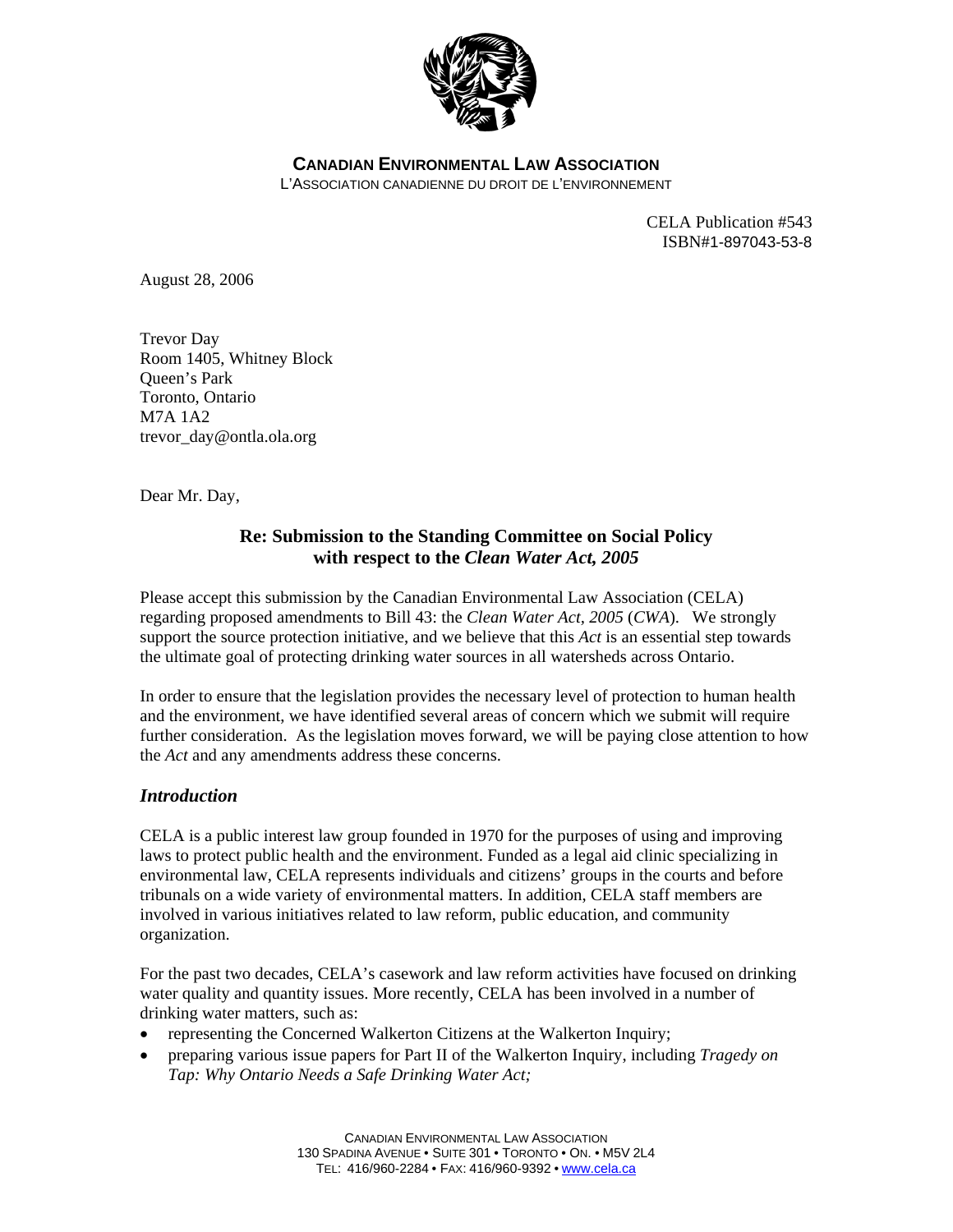- submitting model water legislation to entrench watershed planning and water conservation in Ontario;
- commenting on the *Safe Drinking Water Act, Sustainable Water and Sewage Systems Act, 2001*, and *Nutrient Management Ac*t, and proposed regulations thereunder;
- commenting on various municipal land use planning reforms and amendments to the *Municipal Ac*t;
- commenting on the MOE *White Paper on Watershed-Based Source Protection Plannin*g;
- providing input on the Great Lakes Charter Annex international negotiations;
- convening public workshops on source water protection across Ontario;
- facilitating the development of an Ontario-wide network of interested and engaged nongovernmental organizations (NGOs);
- preparing joint NGO sign-on letters to numerous Ministers expressing support for the source protection initiative and suggesting areas for improvement; and
- attending public meetings held by the MOE regarding source protection and water-taking initiatives. $<sup>1</sup>$  $<sup>1</sup>$  $<sup>1</sup>$ </sup>

In addition, CELA has served as a member of several advisory committees established by the Ontario government to consider various aspects of source water protection, such as:

- Advisory Committee on Watershed-Based Source Protection Planning;
- Implementation Committee for Watershed-Based Source Protection;
- Nutrient Management Advisory Committee; and
- Advisory Committee to the Great Lakes Water Management Initiative.

It is against this extensive background and experience that CELA has reviewed the various provisions of the proposed *CWA*. For comparative purposes, we have also considered related documents and reports regarding source protection, including:

- *Source Water Protection Statement of Expectations* (endorsed by NGOs across Ontario);
- the Part I and II Reports of the Walkerton Inquiry;
- *Final Report: Protecting Ontario's Drinking Water Toward a Watershed-Based Source Protection Program* (April 2003);
- *Summary Report: Consultation Sessions on the White Paper on Watershed-Based Source Protection Planning* (March 1 to 23, 2004);
- MOE briefing materials and related documentation;

 $\overline{a}$ 

- *Watershed Based Source Protection: Implementation Committee Report to the Minister of the Environment* (November 2004); and
- *Watershed-Based Source Protection Planning: Technical Experts Committee Report to the Minister of the Environment* (November 2004).

The first of these documents, the *Source Water Protection Statement of Expectations*, explores sixteen themes which are of key importance and concern to the environmental NGO community. This submission assesses the *CWA* in the context of those priorities.

CELA commends the Ontario government for its commitment to furthering the source protection initiative, and for its efforts to improve upon the previously proposed *Drinking Water Source Protection Act*. We encourage government to incorporate the recommendations listed below, and we look forward to the passage of the *CWA* so that the important work of protecting Ontario's watersheds can proceed as expeditiously as possible.

<span id="page-1-0"></span><sup>&</sup>lt;sup>1</sup> CELA's water-related briefs, factsheets and reports are available at: www.cela.ca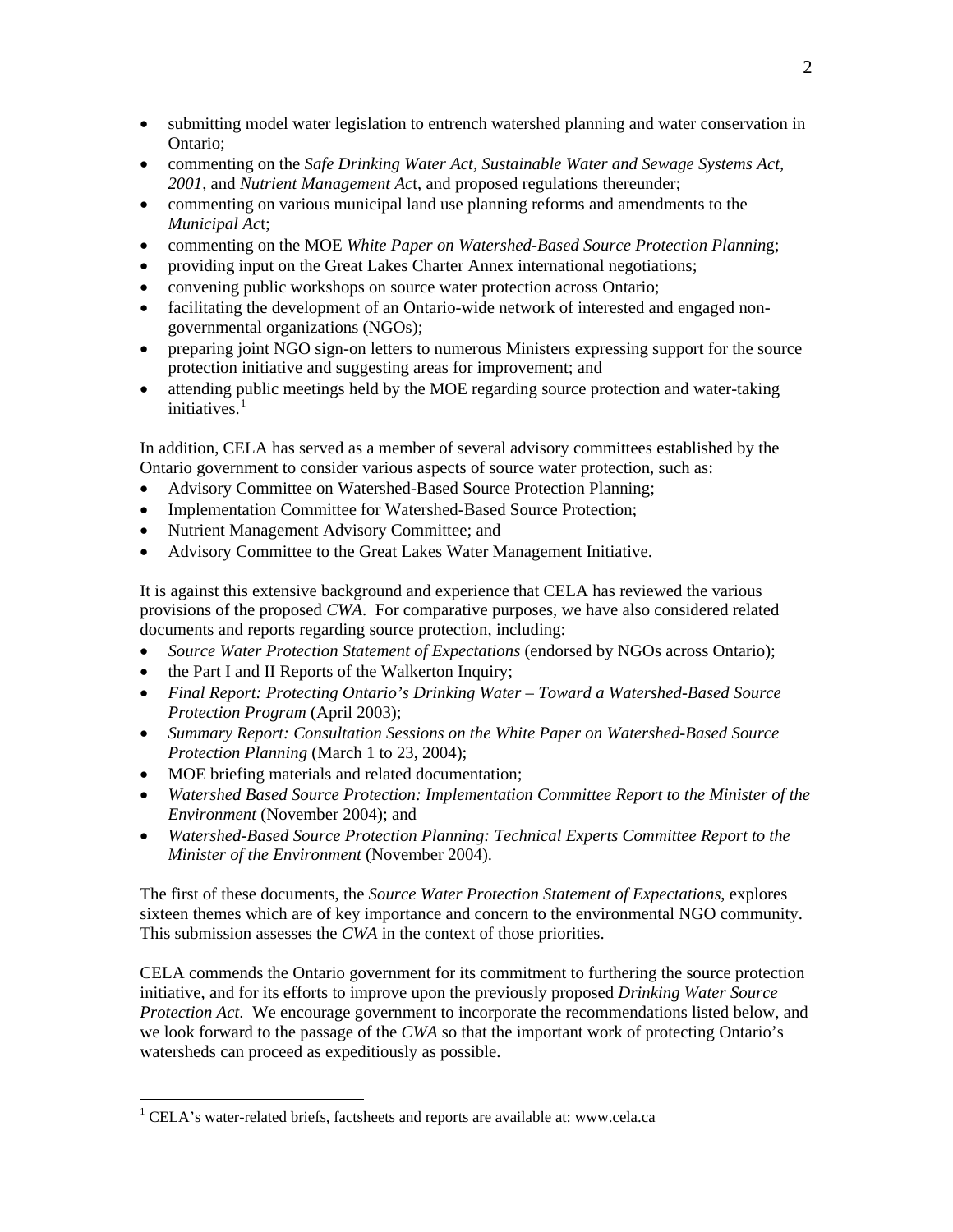# *Integration with Existing Legislation*

The *Act* contains many important provisions regarding its integration with other laws, and generally provides that in the case of conflict with another statute or regulation, the more protective provision will prevail. Moreover, if conflicts arise, the source protection plans will prevail over official plans and zoning by-laws, and the *CWA* will prevail over the *Nutrient Management Act* and any regulations or instruments created under it. Any weakening of these conflict provisions would undermine the effectiveness of the Act as a whole. These provisions provide clarity on the role of the *Act* within Ontario's water protection regime, and they establish the minimum framework necessary to ensure the consistent application of the Act and all of its protective measures.

It is noteworthy that section 96(1) only addresses conflicts between the *CWA* and the provisions of another Act or regulation, whereas section 96(2) applies to the *Nutrient Management Act*, its regulations, **and its instruments**. Section 96 should be broadened to include instruments created under other Acts, in addition to the *Nutrient Management Act*. At a minimum, these other Acts should include:

- the *Aggregate Resources Act*,
- the *Conservation Authorities Act*,
- the *Crown Forest Sustainability Act, 1994*,
- the *Environmental Protection Act*,
- the *Mining Act*,
- the *Oil, Gas and Salt Resources Act*,
- the *Ontario Water Resources Act*,
- the *Environmental Assessment Act*, and
- the *Pesticides Act*.

Instruments (i.e. licenses, permits, and certificates of approval) are key components of any legislative scheme, and may greatly impact a watershed depending on the rigorousness of their conditions. It is through instruments that legislation is applied on a day-to-day basis.

# *Precautionary Principle*

 $\overline{a}$ 

In Part 2 of the *Report of the Walkerton Inquiry*, Justice O'Connor suggests that "when the potential consequences of the hazard in question are large, the precautionary principle has a role to play in practical risk management and should be an integral part of decisions affecting the safety of drinking water."<sup>[2](#page-2-0)</sup>

The Final Report of the Advisory Committee on Watershed-based Source Protection Planning sets out several principles which are intended to guide decision-making processes. The second principle is entitled *comprehensiveness*, and includes specific reference to the precautionary approach as follows:

All watershed-based source protection plans must take a precautionary approach that uses the best available science and is subject to continuous improvement as our knowledge

<span id="page-2-0"></span><sup>&</sup>lt;sup>2</sup> D.R. O'Connor, *Report of the Walkerton Inquiry: A Strategy for Safe Drinking Water* (Ontario: Queen's Printer for Ontario, 2002) at 77.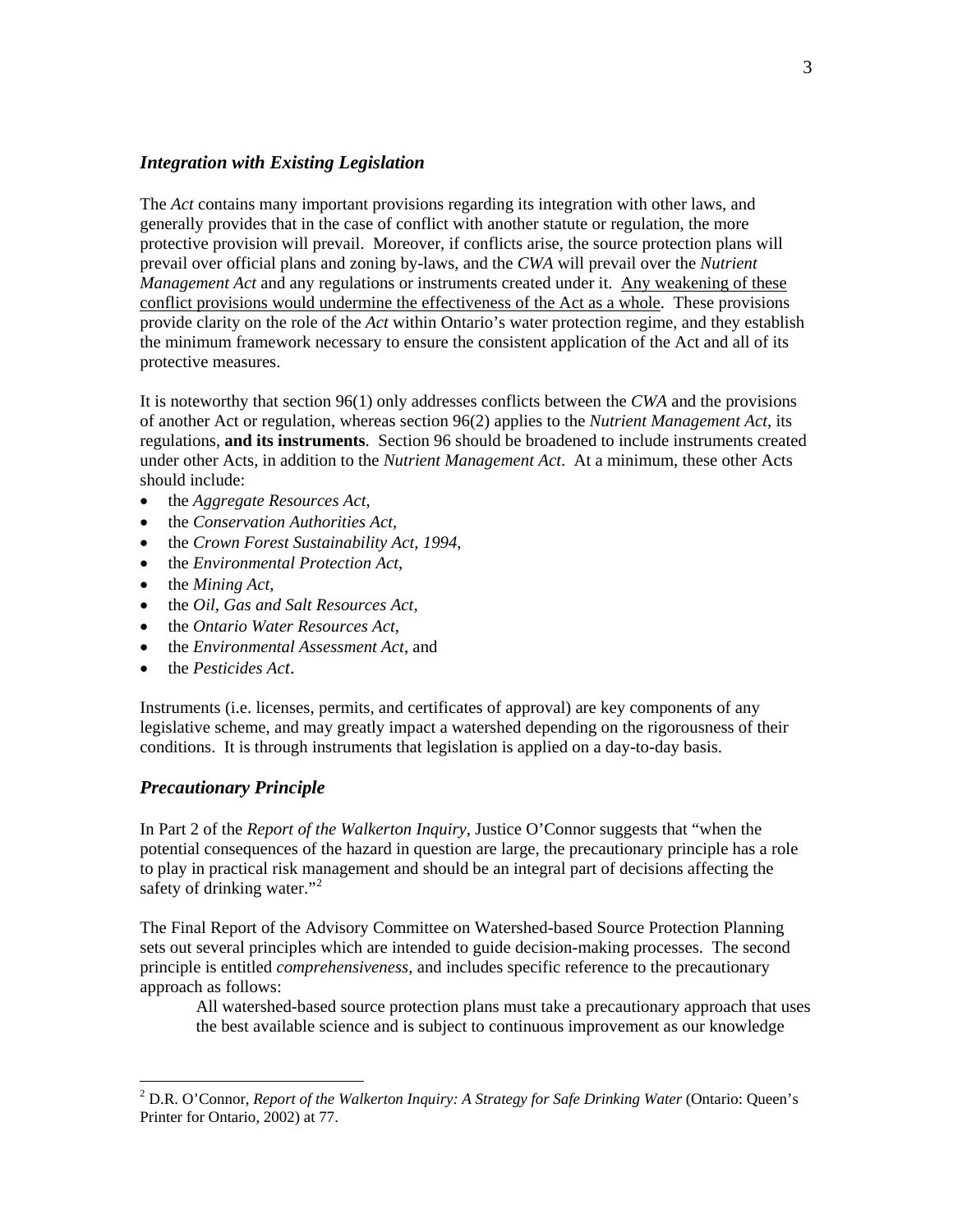increases. The plans must be defensible and have the flexibility to accommodate Ontario's diverse watersheds.<sup>[3](#page-3-0)</sup>

The Statement of Environmental Values for the Ministry of the Environment states that: The Ministry will exercise a precautionary approach in its decision-making. Especially when there is uncertainty about the risk presented by particular pollutants or classes of pollutants, the Ministry will exercise caution in favour of the environment.<sup>[4](#page-3-1)</sup>

Despite these numerous recommendations and commitments, the proposed *CWA* does not contain a single reference to the precautionary principle.

As Minister Broten noted in her introductory remarks on Monday, August 21, "the proposed *Clean Water Act* is inherently precautionary and as regulations are developed under the Act, we will be mindful of the precautionary principle." However, during the course of the hearings on this Act, we heard several industry and farm groups challenge the appropriateness of the precautionary principle in the context of source protection. Their opposition is merely evidence of the fact that parties will not implement this legislation in a precautionary manner unless explicitly required to do so by the text of the Act. Finally, the precautionary principle is entirely consistent with a science-based approach; it simply guides decision-makers when science is unable to provide absolute answers.

The precautionary principle can be expressed in the following manner:

Where there are threats of serious or irreversible damage to an existing or future source of drinking water, lack of full scientific certainty should not be used as a reason for postponing measures to prevent the threat.

This language is similar to that used in the Supreme Court of Canada case Spraytech v. *Hudson*<sup>[5](#page-3-2)</sup>. Some expressions of the precautionary principle limit its application to "cost effective" measures. However, linking precaution to economic considerations is inappropriate in this context. The *CWA* is intended to protect drinking water and human health. The "cost-effective" caveat has been historically misapplied in such situations and used as an excuse for avoiding action. This is due to the failure of standard cost-benefit analyses to capture the full array of long-term environmental and human health costs.

The precautionary principle should be inserted into the *Act* both as a guiding principle in the purpose statement and as an operationalized component of the source protection plans. Accordingly, the two subsections listed below should be added to the *Act*:

1. The following subsection should be added to the *Act*'s purpose statement in section 1:

(2) In the administration of this Act, the Government of Ontario, the Minister, and all bodies subject to the provisions of this Act, including provincial authorities and

 $\overline{a}$ 

<span id="page-3-0"></span><sup>&</sup>lt;sup>3</sup> Advisory Committee on Watershed-based Source Protection Planning, "Protecting Ontario's Drinking Water: Toward a Watershed-based Source Protection Planning Framework" (April 2003) at recommendation #6.

<span id="page-3-1"></span><sup>4</sup> Ontario, Ministry of the Environment, *Statement of Environmental Values* at Part III "Environment Protection", www.ene.gov.on.ca/envision/env\_reg/ebr/english/SEVs/moe.htm

<span id="page-3-2"></span><sup>5</sup> *114957 Canada Ltee (Spraytech, Societe d'arrosage)* v. *Hudson (Town)*, [2001] 2 S.C.R. 241 at para. 31, taken from para. 7 of the Bergen Ministerial Declaration of Sustainable Development (1990).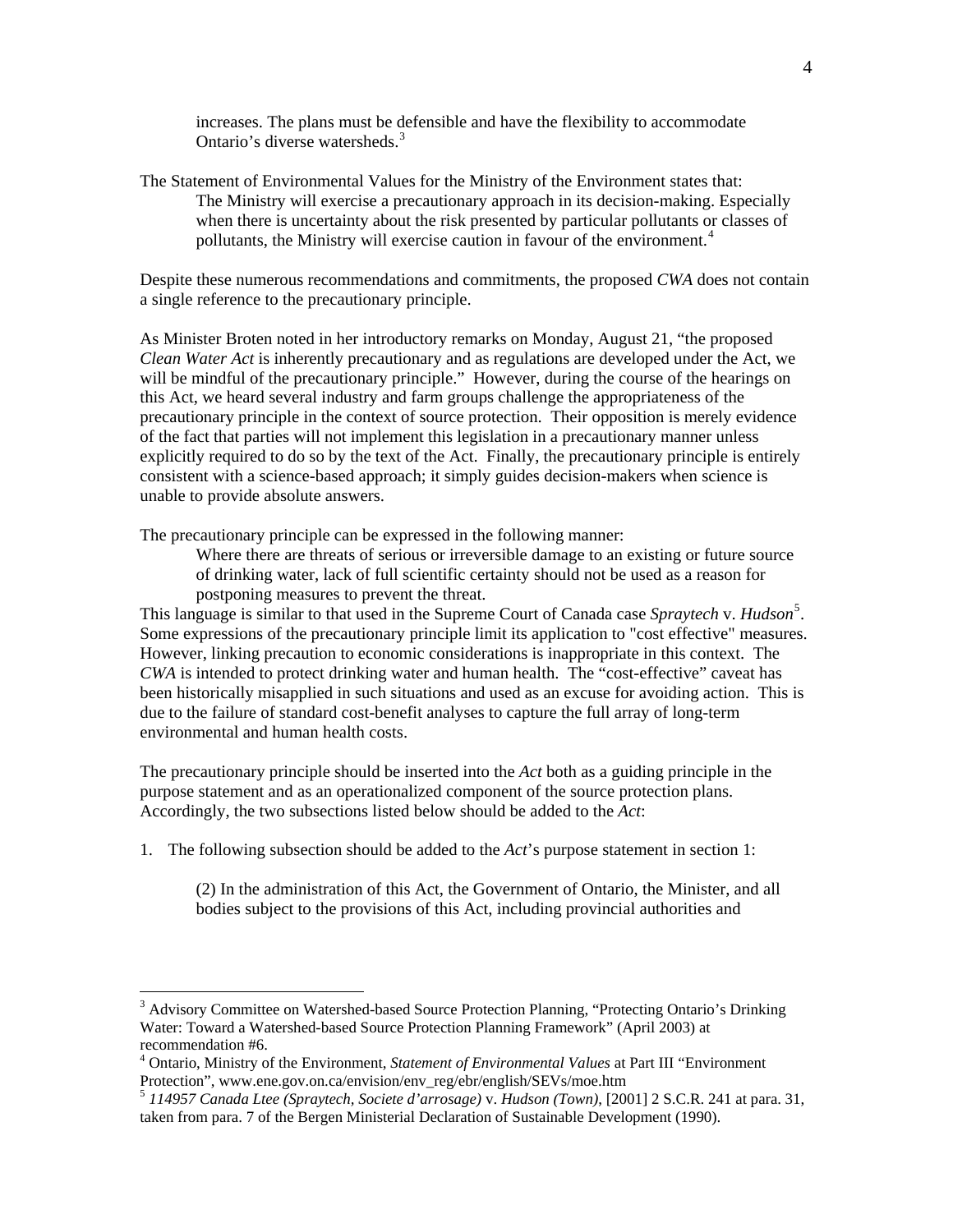responsible authorities, shall exercise their powers in a manner that protects the environment and human health and applies the precautionary principle.<sup>[6](#page-4-0)</sup>

2. The following subsection should be added to section 19:

(1.1) In preparing a source protection plan, the source protection committee must apply the precautionary principle, so that where there are threats of serious or irreversible damage to an existing or future source of drinking water, lack of full scientific certainty should not be used as a reason for postponing measures to prevent the threat.

This amendment to section 19 is particularly important, as it provides a concrete way for the principle to be used in managing local threats.

#### *Permits versus Risk Management Agreements*

 $\overline{a}$ 

On Monday, August 21, Minister Broten made the following statement in her opening remarks: "one of the amendments we're considering would let a local community have the option of negotiating risk management plans to address significant drinking water threats. Instead of permits, we intend to create risk management tools." At this time, no implementation details have been announced. In particular, the Minister has not provided any assurances regarding the enforceability of the risk management plans and the implications for public transparency. Thus, CELA opposes the removal of the permit provisions. We cannot conclude that a negotiated risk management scheme is an acceptable substitute for the permitting regime, and we foresee countless potential problems should the former route be adopted.

First, it is not necessary to remove the permit provisions in order to address the concerns voiced by numerous stakeholders at the committee hearings. Many groups, including farm groups, suggested in their presentations that officials should be able to use risk management agreements in the majority of cases, and only resort to permits as a last resort to address severe threats. This is not inconsistent with the current reading of the Act. Under sections 19, 50, and 53, the source protection committees already have the flexibility to decide which priority activities (if any) should be subject to permits, and nothing in the Act excludes the use of negotiated agreements. If the permit provisions are removed, officials will no longer be able to access this regulatory approach for even the most dire cases.

Second, enforcement would become a very real concern should negotiated agreements replace permits. Permits are legally binding and are typically subject to periodic renewal. This renewal period allows officials to review the appropriateness of the permit conditions in light of recent scientific developments and site-specific information. Enforcement would be severely compromised if the negotiated agreements were not binding on land users or if they extended for an indefinite duration. Source water protection demands more; if the members of a source protection committee feel that an activity is hazardous enough to warrant a permit, they should have that tool available to them.

Third, the implementation of source protection plans should not deteriorate into confidential negotiations and back-room deals. The public requires transparency in order to fully trust, understand, and contribute to the process. Transparency, in turn, demands that the public have access to information regarding *how* and *why* risk management decisions are being made.

<span id="page-4-0"></span><sup>6</sup> A precedent for this provision can be found at section 4(2) of the *Canadian Environmental Assessment Act*, R.S.C. 1992, c. 37 as amended.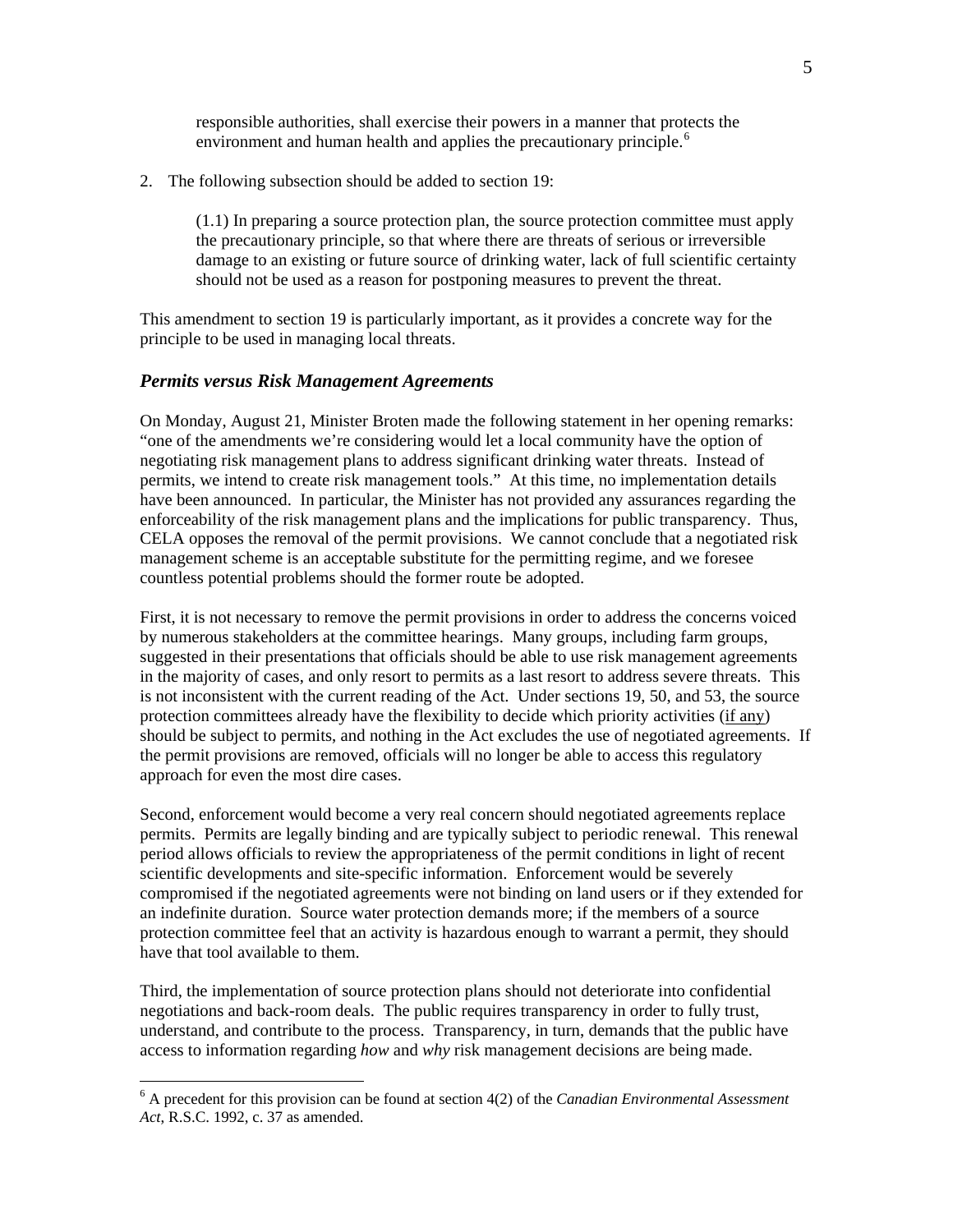Fourth, timelines would become particularly crucial under a negotiated risk management system. There would need to be strict deadlines imposed for reaching negotiated agreements and for implementing the agreed-upon measures after deals are finalized. Otherwise, the entire process could stall or become derailed as a result of local politics and competing priorities.

# *Timelines*

This Act has been a long time in coming. The need for source protection was explicitly identified four years ago by Justice O'Connor, and many municipalities have been working hard to pursue source protection as best they could under existing legislation. In order to ensure that source protection becomes a reality before another Walkerton tragedy can occur, this Act needs to be passed as soon as possible. Furthermore, timelines need to be inserted into the Act so that the planning and implementation phases proceed in a prompt and consistent manner. At a minimum, there should be timelines set for:

- establishing source protection committees (section 7),
- establishing additional source protection areas in areas not covered by Conservation Authorities (section 5),
- designating a person or body for a source protection area in areas not covered by Conservation Authorities (section 99(f)),
- entering into agreements governing the preparation of source protection plans by municipalities in areas not covered by Conservation Authorities (section 23),
- completing terms of reference (sections 8-10), assessment reports (sections 13-15), and source protection plans (sections 19, 22, 26, and 27),
- implementing risk management responses.

Furthermore, under section 85, the Minister "may in writing extend the time for doing anything required under this Act, before or after the time for doing the thing has expired. While CELA has no objection in principle to granting time extensions where necessary and appropriate, we submit that this discretion must be utilized sparingly and judiciously by the Minister. Accordingly, we recommend that section 85 should specify some criteria or factors to be taken into account by the Minister when deciding whether or not to grant time extensions. We further submit that the Act should impose an outside limit (i.e. one year) on the duration of time extensions granted by the Minister.

- 3. Section 85 should be re-worded as follows:
	- 85. (1) The Minister may in writing extend the time for doing anything required under this Act or regulations, before or after the time for doing the thing has expired.
		- (2) The Minister shall not grant a time extension under subsection (1) unless: (a) the person requesting the time extension has applied in writing to the Minister for the extension and has provided reasons in support of the request; (b) the person requesting the time extension has provided public notice and comment opportunities in relation to the proposed extension; and (c) the Minister is satisfied that a time extension is in the public interest and is necessary in order to achieve the purposes of this Act.

(3) In granting a time extension under subsection (1), the Minister may specify such further deadlines or impose such terms as the Minister considers advisable. (4) Despite subsection (3), the Minister shall not grant a time extension under subsection (1) for a term that exceeds one year.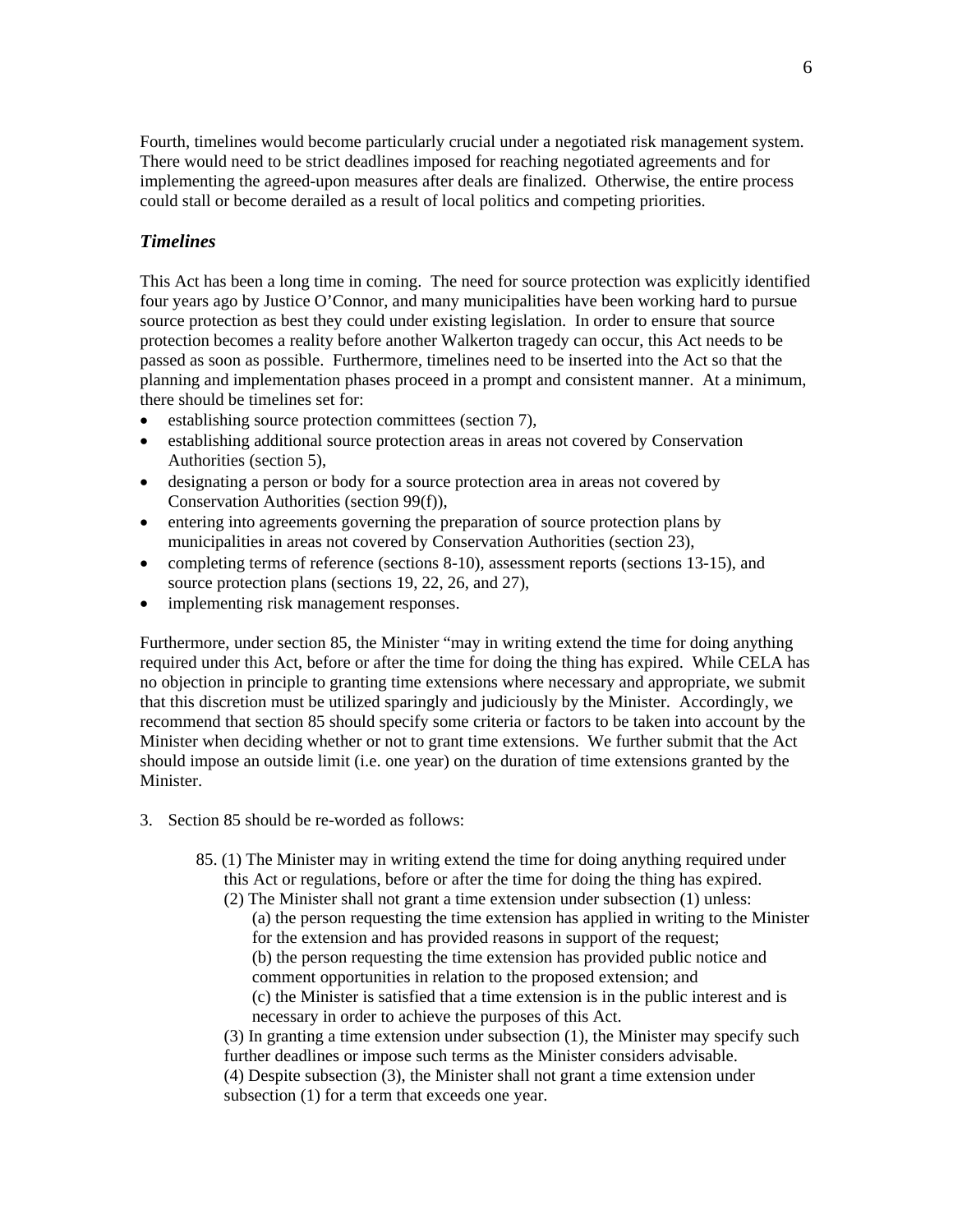#### *Public Participation and Education*

Implementation of each source protection plan will occur mostly at the local level, through measures carried out by individual landowners, industries, and businesses. Considerable public support will be needed, and the most effective way to build public support is to provide education opportunities and thoroughly engage the public in the planning and implementation process.

We are troubled by the fact that there are few mandatory public participation provisions currently included in the *Act*. At a minimum, meaningful participation requires the public's involvement on source protection committees, financial support for participation outside of the committees, easy access to all relevant information, and the opportunity to comment on proposed terms of reference, assessment reports, and source protection plans before these documents are finalized. The public has a real contribution to make at the early planning stage as the terms of reference and assessment reports are being drafted. The people of a community often possess unique knowledge of local threats and conditions—the abandoned wells, the illegal dumps, the ponds and waterways that dry up in summer due to overuse. The amendments below recognize this local knowledge and establish a process whereby it can inform the decision-making process.

- 4. The following section should be added after section 9:
	- 9.1 The source protection authority shall,

(a) publish the proposed terms of reference in accordance with the regulations; (b) give notice of the proposed terms of reference in accordance with the regulations to the persons prescribed by the regulations, together with information on how copies of the terms may be obtained and an invitation to submit written comments on the terms to the source protection authority within the time period prescribed by the regulations; and

(c) publish notice of the proposed terms of reference in accordance with the regulations, together with information on how members of the public may obtain copies of the terms and an invitation to the public to submit written comments on the terms to the source protection authority within the time period prescribed by the regulations.

5. The following subsections should be added to section 10:

(1) The source protection authority shall submit the proposed terms of reference to the Minister, together with,

[…]

(c) any written comments received by the source protection authority after publication of the terms under section 9.1.

(1.1) If proposed terms of reference are submitted to the Minister under subsection 10(1), the Minister may confer with any person or body that the Minister considers may have an interest in the proposed terms.

6. The following section should replace the existing section 11:

11. As soon as reasonably possible after the terms of reference are approved by the Minister, the Minister shall publish notice of the approval on the environmental registry established under the *Environmental Bill of Rights, 1993*, together with,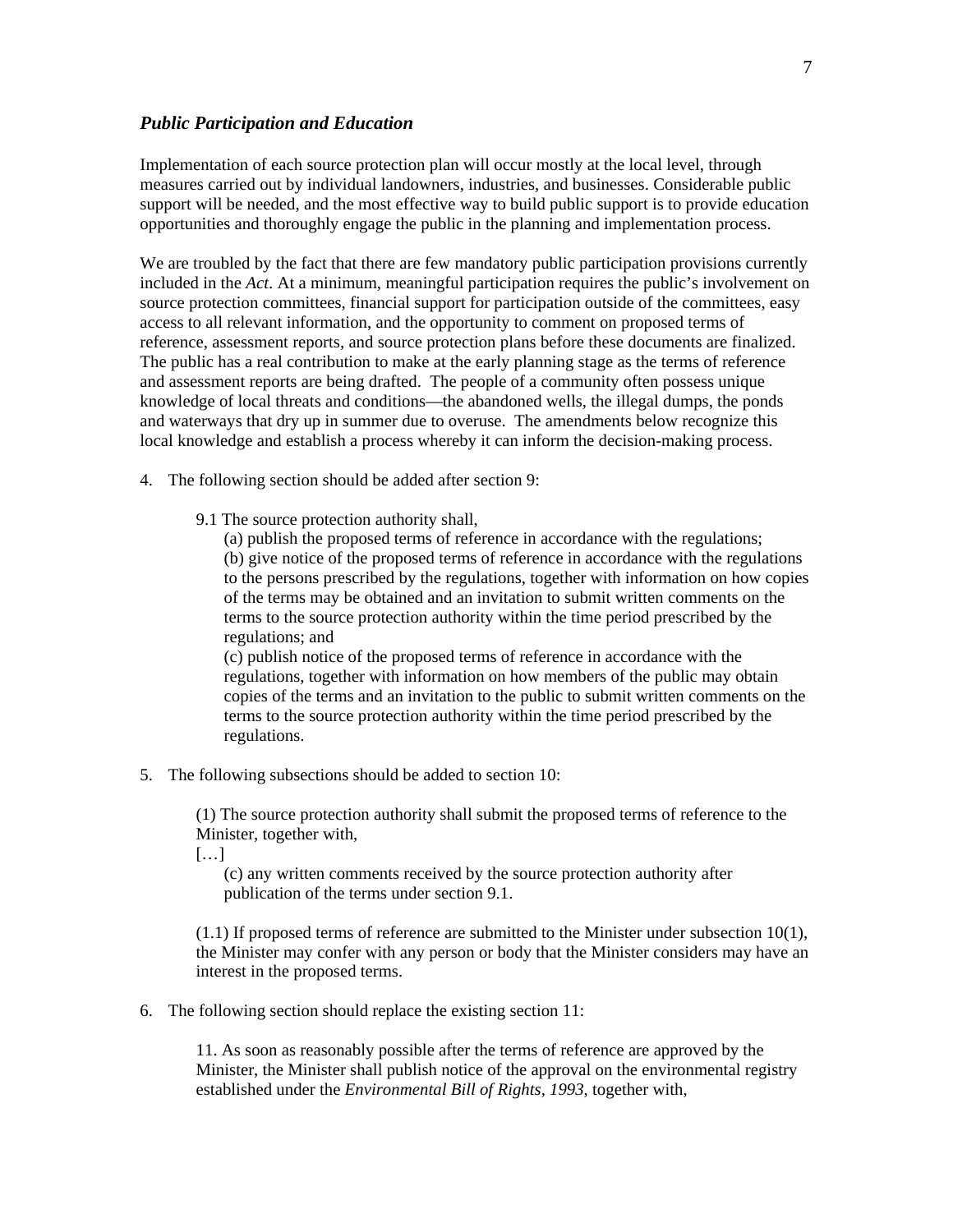(a) a brief explanation of the effect, if any, of any comments submitted under section 10; and

- (b) any other information that the Minister considers appropriate.
- 7. The follow section should be added after section 11:

11.1 The source protection authority shall ensure that the terms of reference, including any amendments made by the Minister, are available to the public on the Internet and in such other manner as the source protection authority considers appropriate as soon as reasonably possible.

- 8. The amendments included in recommendations 10 through 13 should be similarly applied to the sections dealing with assessment reports.
- 9. Subsection 18(3) should be amended as follows with respect to the interim progress reports:

(3) The source protection authority shall ensure that the reports are available to the public as soon as reasonably possible after they are submitted to the Director.

10. Subsection 41(2) should be amended as follows with respect to the annual progress reports:

(2) The source protection authority shall ensure that the report is available to the public as soon as reasonably possible after it is submitted to the Minister.

11. Subsection 23(2) should be amended to ensure that the source protection plans prepared by municipalities are subject to the same public consultation requirements as plans prepared by source protection committees.

#### *First Nations*

We strongly believe that First Nations, Métis, and Inuit peoples have a critical role to play in the source water protection framework. In its current form, the *Act* does not include provisions related to drinking water systems on reserves, nor does it in any way include First Nations peoples in the source protection process. We continue to stress that federal and provincial governments should support the ability of First Nations, Métis, and Inuit peoples to be full participants in source protection planning and implementation, in addition to allocating appropriate resources to facilitate meaningful involvement.

### *Great Lakes*

Given the critical importance of the Great Lakes as a source of drinking water, we are pleased to note the inclusion of several provisions addressing Great Lakes' concerns. These provisions include the requirement that source protection plans consider existing agreements related to the Great Lakes, the formation of a Great Lakes advisory committee, and the establishment of quality and quantity targets for watersheds within the Great Lakes basin. While we support the importance of these measures, the legislative language is largely permissive. We believe that strong Great Lakes protections should be required, and not simply permitted, by the *Act*. Furthermore, source protection measures should be effectively integrated with existing Great Lakes programs, data collection, and inter-jurisdictional agreements, including the Great Lakes Water Quality Agreement and the Annex 2001 agreements.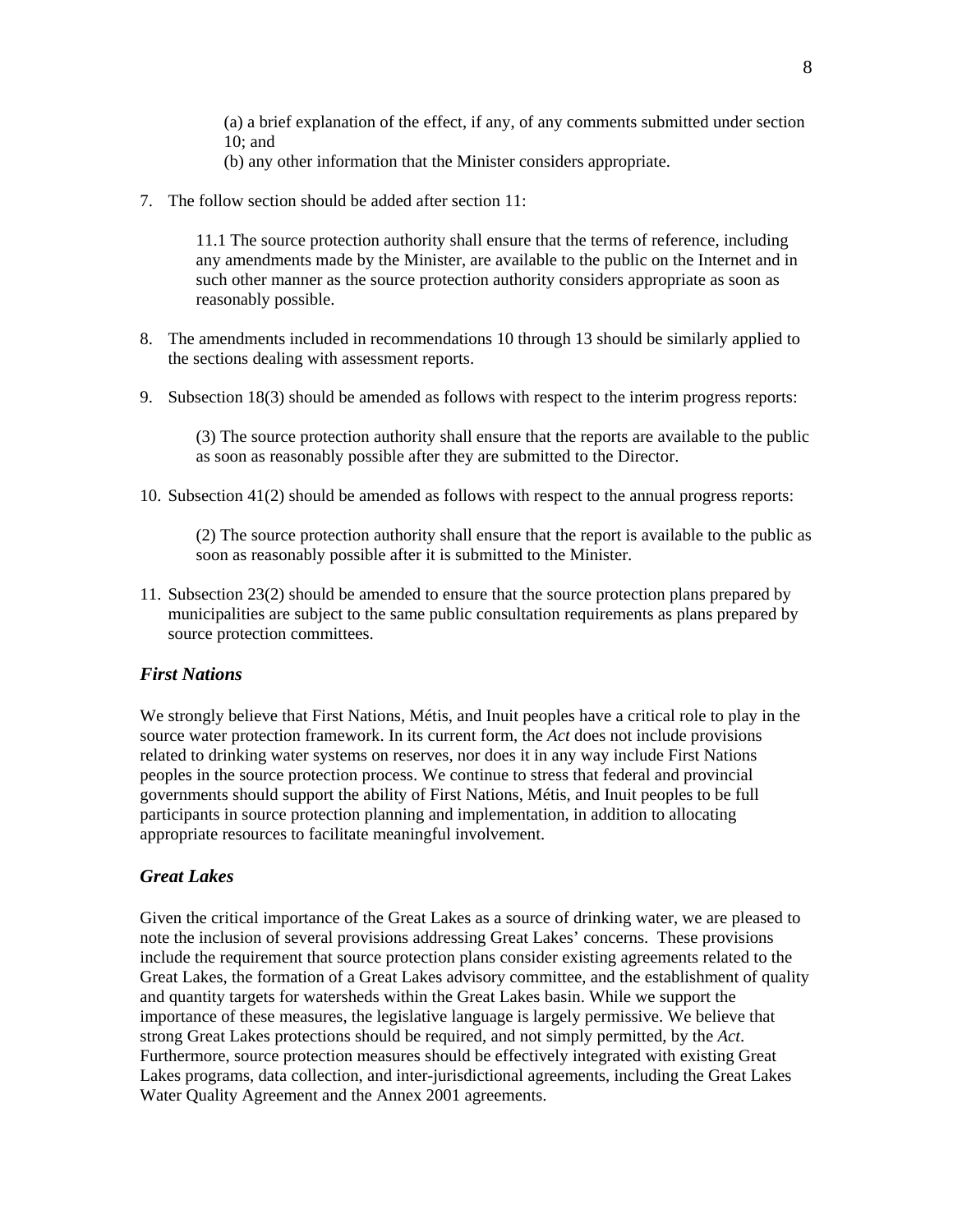# *Interim Measures*

We are encouraged by several promising interim measures contained within the *Act* as it is currently drafted, such as the requirement for interim progress reports to be prepared, and the option to order risk management plans. Additionally, if imminent drinking water health hazards are identified during the course of collecting information, there is an obligation to notify the Ministry. However, we remain concerned that significant threats to source waters could develop or continue unabated before the source protection plans are approved. Accordingly, the following amendments should be applied:

12. The province, municipalities and Conservation Authorities should be required to take immediate, precautionary action in response to high-risk activities and land uses once these are identified. According, subsection 80(1.2) should be added and subsection 80(2) amended as follows:

(1.2) The Director shall, within 30 days after receiving a notice under subsection (1), take action intended to achieve the following objectives:

(a) ensuring that the substance which is being discharged or which is about to be discharged ceases to be an imminent drinking-water health hazard, if the notice was given under subsection (1)(a); or

(b) ensuring that the raw water supply of an existing drinking-water system meets all standards prescribed by the regulations, if the notice was given under subsection  $(1)(b)$ .

(2) The Director shall, within 30 days after receiving a notice under subsection (1), give written notice of the action taken by the Ministry to

(a) the source protection authority, if the notice under subsection (1) was given by an employee or agent of a source protection authority; or

(b) the municipality, if the notice under subsection (1) was given by an employee or agent of a municipality.

Subsection 80(1.2)(b) could be broadened to alternatively require corrective actions akin to those prescribed under the *Safe Drinking Water Act, 2002*, where applicable.

13. Furthermore, until source protection plans are in place, government should not issue any new instruments that could potentially cause significant or irreversible harm to source water in vulnerable areas, such as Certificates of Approval and Permits to Take Water.

# *Universal Level of Protection*

We are concerned that the *Act* does not yet achieve sufficient protection for all of Ontario's source waters. In its current form, the *Act* is weighted towards protection of municipal drinking water systems within source protection areas. We strongly recommend that this scope be broadened to more rigorously address private systems, and drinking water systems outside of source protection areas. These objectives can be accomplished, at least in part, through the following amendments:

14. The legislation should require the identification of all drinking water sources for both private and municipal systems in all watersheds across the province, including those systems outside of source protection areas. For example, assessment reports should include the location of all wells on provincial water well records.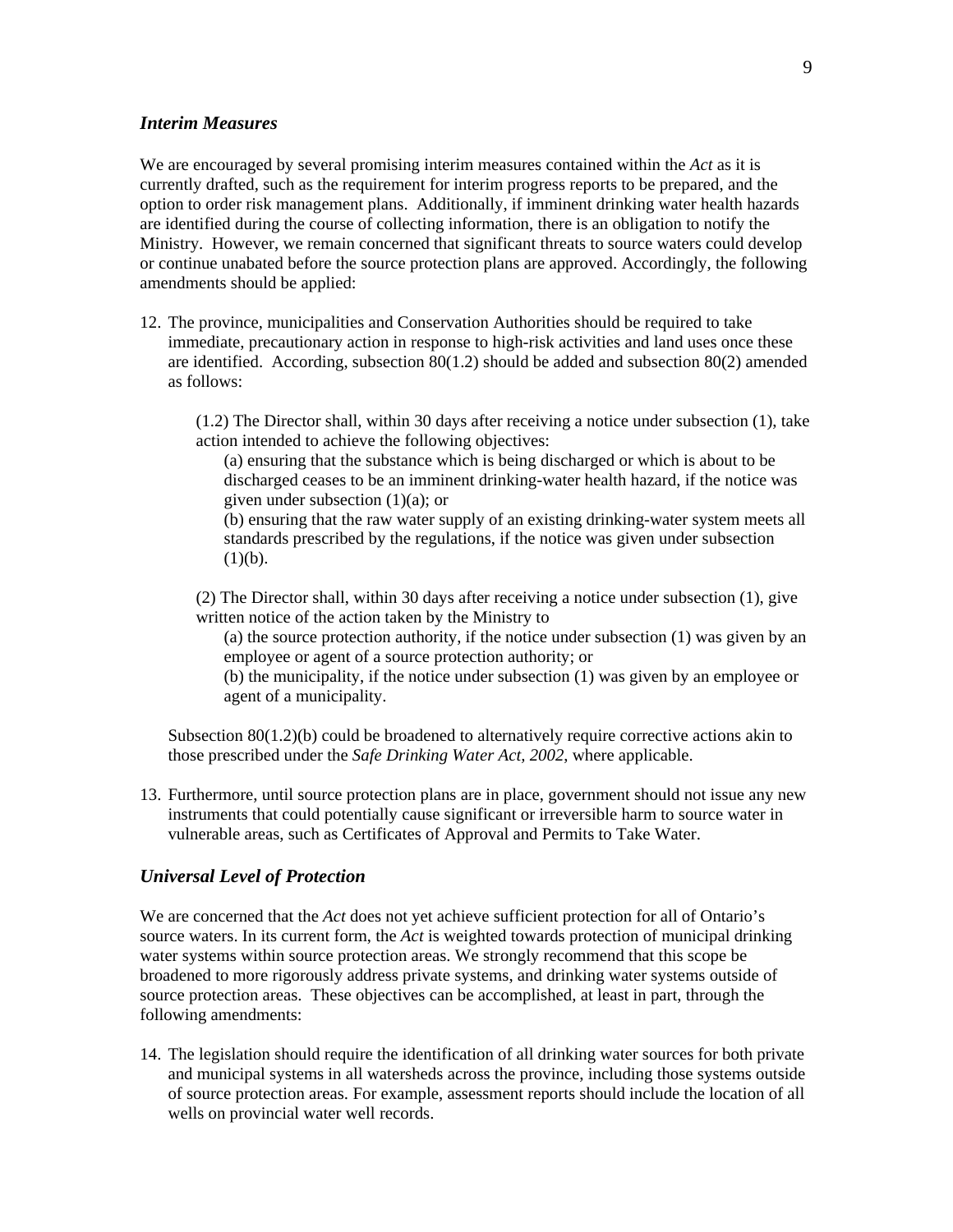- 15. Furthermore, a basic threats assessment should be conducted for all systems and significant drinking water threats across the province should be addressed, at a minimum.
- 16. The province should review all provincially regulated facilities on a priority basis to ensure that they do not jeopardize drinking water sources.
- 17. The legislation should provide additional means by which clusters of private water systems can be "nominated" for inclusion in assessment reports, such as by petition signed by members of the public, or by Ministerial direction.
- 18. Currently, under section 19(6), source protection plans may not designate significant drinking water threats as prohibited activities, regulated activities or restricted land uses if they fall within groundwater recharge areas or highly vulnerable aquifers. Instead, the ability to prohibit, regulate, or restrict the land use of significant drinking water threats is limited to surface water intake protection zones and wellhead protection areas. In order to clarify to source protection committees that the source protection plans can, and should, require additional measures to address significant drinking water threats in groundwater recharge areas and highly vulnerable aquifers, section 19(2) should be amended to read as follows:

(2) A source protection plan shall, in accordance with the regulations and the terms of reference, set out the following:

[…]

9. Identify, for each groundwater recharge area and highly vulnerable aquifer identified in the assessment report under section 13(2)(d), one or more measures intended to achieve the following objectives:

i. Ensuring that every existing activity identified in the assessment report as a significant drinking water threat for that vulnerable area ceases to be a significant drinking water threat.

ii. Ensuring that none of the possible future activities identified in the assessment report as activities that would be drinking water threats for that vulnerable area ever become significant drinking water threats.

The committees could include both mandatory and voluntary measures under this section.

19. Similarly, the source protection committees need to be provided with the explicit authority to include measures intended to address moderate or low drinking water threats in the source protection plans. The committees should be able to include both mandatory and voluntary measures under this section. It is acknowledged that source protection committees are already required to set out policies to ensure that moderate or low drinking water threats do not become significant drinking water threats in the future. Accordingly, the following subsection should be added to section 19:

(2.1) A source protection plan may, in accordance with the regulations and the terms of reference, set out measures in response to drinking water threats identified in the assessment report under section  $13(2)(g)$  which are not or would not become significant drinking water threats.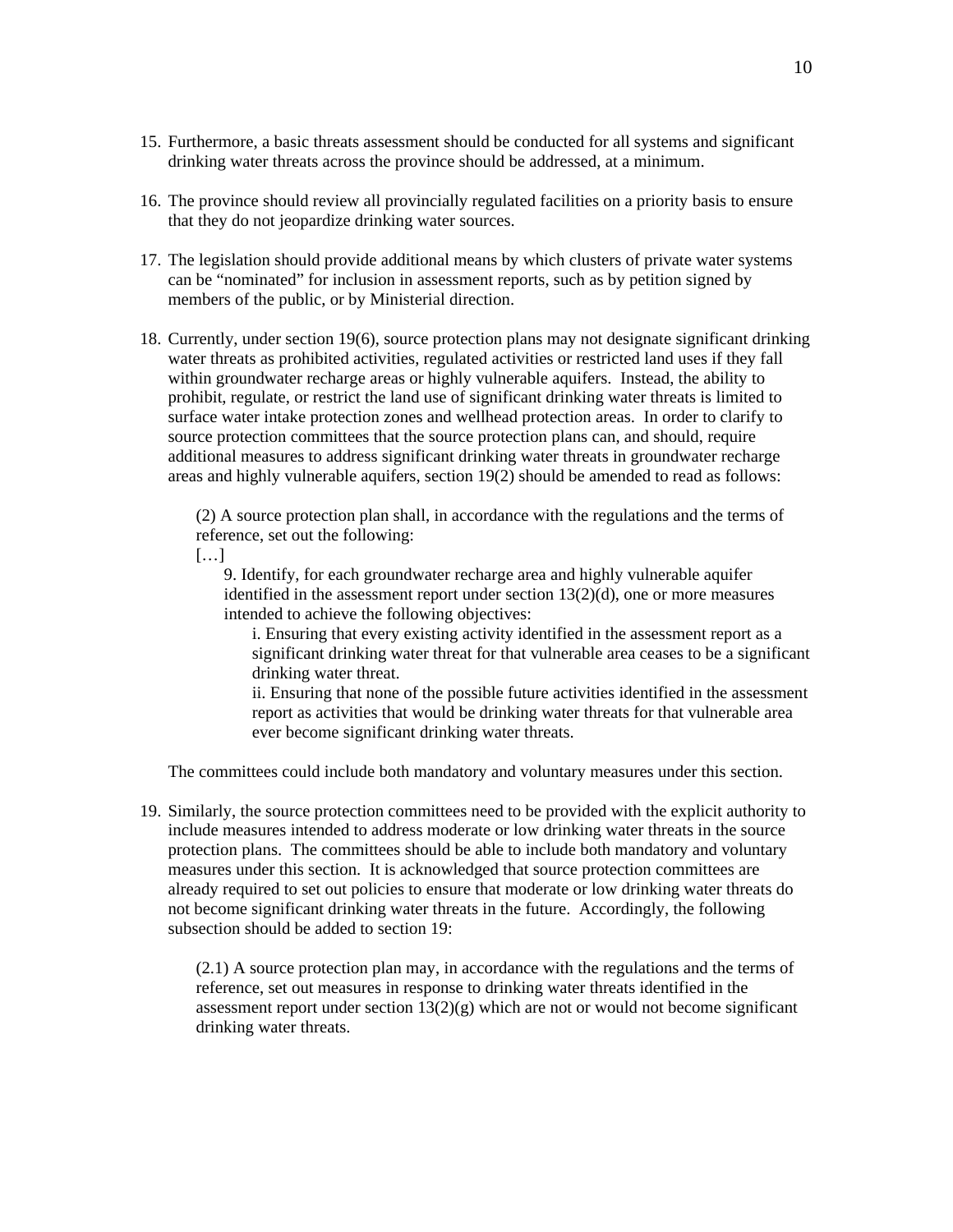# *Designation of Activities for sections 49, 50 and 51*

Currently, activities and land uses need to be prescribed by the regulations in order for source protection committees to be able to designate them for prohibition, regulation, or restriction in their source protection plans. In other words, under section 100(1) the Lieutenant Governor in Council must specifically identify those activities or land uses that may be subject to a permit scheme or otherwise regulated. Similarly, permit officials cannot require a risk management plan for an activity unless it has been prescribed by the regulations. This arrangement could severely curtail the ability of source protection committees and permit officials to respond to local threats in a flexible and appropriate manner. Additionally, there may be particular local activities that are not reflected in the generic list of prescribed activities identified by the province.

Accordingly, we recommend that the relevant sections be amended to allow source protection committees to designate *any* activities or land uses for prohibition, regulation, or restriction *unless* they are prescribed by regulation. By reversing the emphasis, the Lieutenant Governor in Council need not identify every conceivable activity that should be included, but need only identify those which should be excluded from the list of designated activities. The following amendments are intended to accomplish this objective:

20. Subsections 19(3) should be replaced with the following:

(3)(a) An activity may be designated under paragraph 3 of subsection (2) unless the activity is a type of activity prescribed by the regulations; and (b) An activity shall not be designated under paragraph 3 of subsection (2) unless the activity is identified in the assessment report as a possible future activity that would be a significant drinking water threat.

Equivalent amendments should be made to subsections  $19(4)(a)$  and  $19(5)(a)$ .

21. Subsection 48(1) should be amended to read as follows:

(1) If the Director has approved an assessment report for a source protection area under section 15 or 16 or under an agreement under section 23 and, in a surface water intake protection zone or wellhead protection area identified in the report, at a location or within an area specified in the report, a person is engaged in an activity that is not prescribed by the regulations and is identified in the report as an activity that is or would be a significant drinking water threat at that location or within that area, the permit official may issue an order requiring the person to prepare and submit to the permit official, within such time as is specified in the order, a risk management plan for the activity.

# *Adequate Funding*

 $\overline{a}$ 

It is essential that there be a sustainable and reliable approach to securing funds for the implementation of source protection plans. In Part Two of his report, Justice O'Connor specifically recommended that "the provincial government should ensure that sufficient funds are available to complete the planning and adoption of source protection plans."<sup>[7](#page-10-0)</sup> To implement such a recommendation, CELA submits that the proposed *CWA* should be amended to impose a mandatory duty upon the Minister to establish and oversee a special purpose account for source

<span id="page-10-0"></span><sup>7</sup> D.R. O'Connor, *Report of the Walkerton Inquiry: A Strategy for Safe Drinking Water* (Ontario: Queen's Printer for Ontario, 2002) at 116.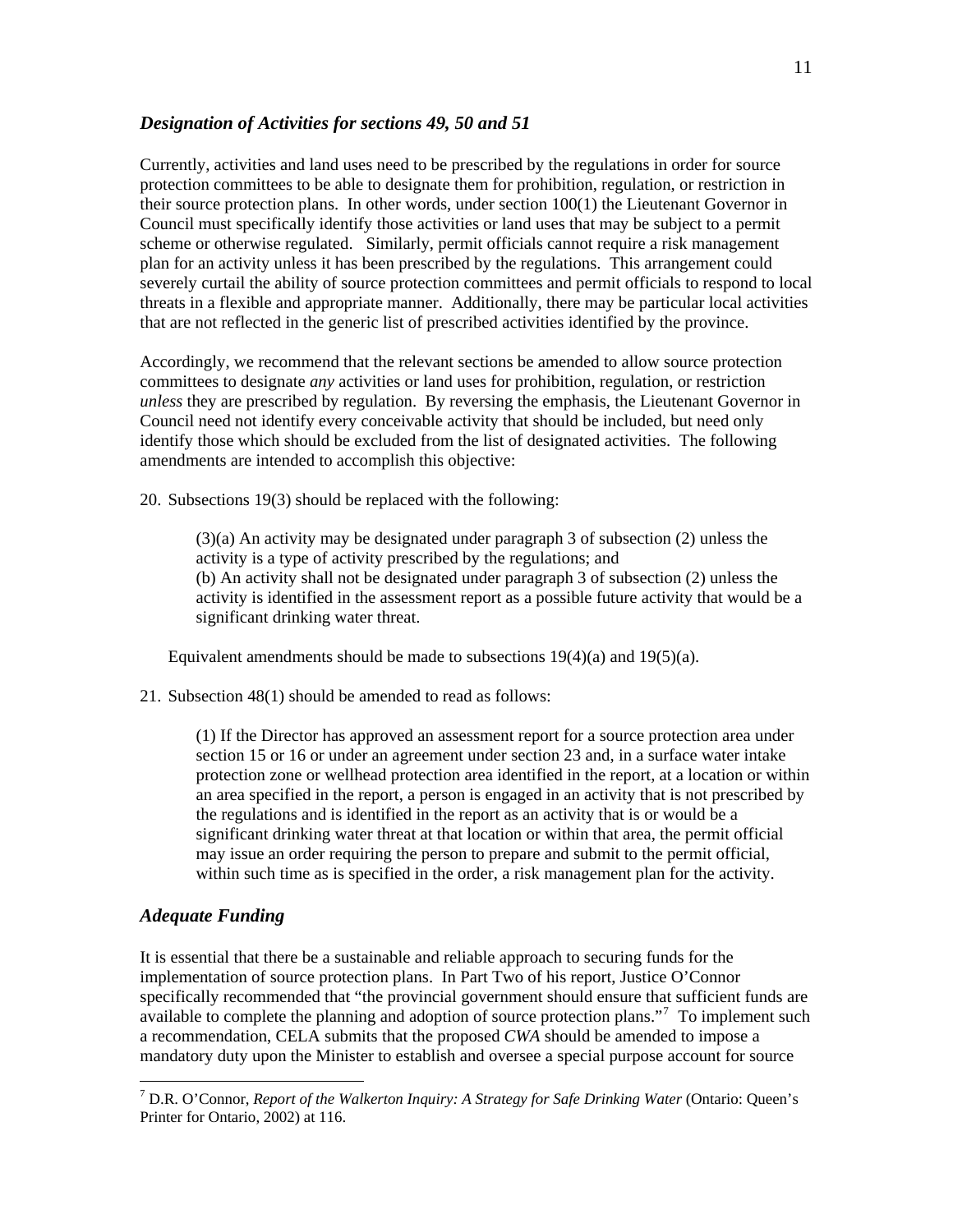protection purposes. To our knowledge, this fund could be initially started with an appropriate allocation from the Consolidated Revenue Fund. However, to ensure the long-term sustainability of the fund, the province should explore all of the funding mechanisms identified in the Implementation Committee's report, including water taking charges, water rates, pollution charges, incentive programs, general revenues, and stewardship approaches.

Regardless of the method chosen, we strenuously urge the provincial government to structure the funding in such a way as to provide for the equitable reallocation of funds. This will help ensure that protective measures are put in place at the locations where they are most needed for the health of the watershed. In many cases, the areas of dire need will not be the same as those areas with a sufficient population base to contribute to costs through water rates and property taxes.

It is important for the funding design to recognize that there may be impacts from upstream users in a watershed, and benefits to downstream users, with the result being that both should be involved in the funding mechanism required to reduce the risks.

The costs of NOT financing source protection are extremely significant. Among them are the absence of a first barrier in protecting drinking water; the potential for illness and even tragedy; the additional costs of treatment; and the lack of public confidence in drinking water. Without adequate funding, we risk promulgating a disjointed approach which could fail to identify watershed scale solutions.

22. The following subsections should be added to the Act under the heading "Source Protection Fund":

(1) Within 90 days after this Act comes into force, the Minister shall establish a special purpose account, known as the "Source Protection Fund", in the Consolidated Revenue Fund.

(2) All amounts received by the Crown under this Act, and under such other Acts as may be prescribed by regulation, shall be held in the Source Protection Fund, including all fines, fees, and proceeds from sales under this Act and other prescribed Acts, including sales of things forfeited to the Crown.

(3) Money standing to the credit of the Source Protection Fund is, for the purpose of the *Financial Administration Act*, money paid to Ontario for a special purpose.

(4) The Minister shall direct that money be paid out of the Source Protection Fund, in such amounts and upon such terms as the Minister considers advisable, to any person, agency, ministry, municipality, entity or organization that requests financial assistance in order to implement an approved source protection plan.

(5) The Minister shall ensure that a report is prepared annually on the operation and financial affairs of the Source Protection Fund.

(6) The Minister shall submit the report required by subsection (5) to the Lieutenant Governor in Council and shall table the report with the Speaker of the Legislative Assembly.

# *Conclusion*

The *Clean Water Act* is a significant piece of legislation which provides long-awaited protections for watersheds and watershed communities. The 22 amendments we have proposed above will help ensure the source protection framework fulfills its purpose in as comprehensive and effective a manner as possible. We look forward to the passage of the *Clean Water Act* so that the important work of protecting drinking water sources can proceed as expeditiously as possible.